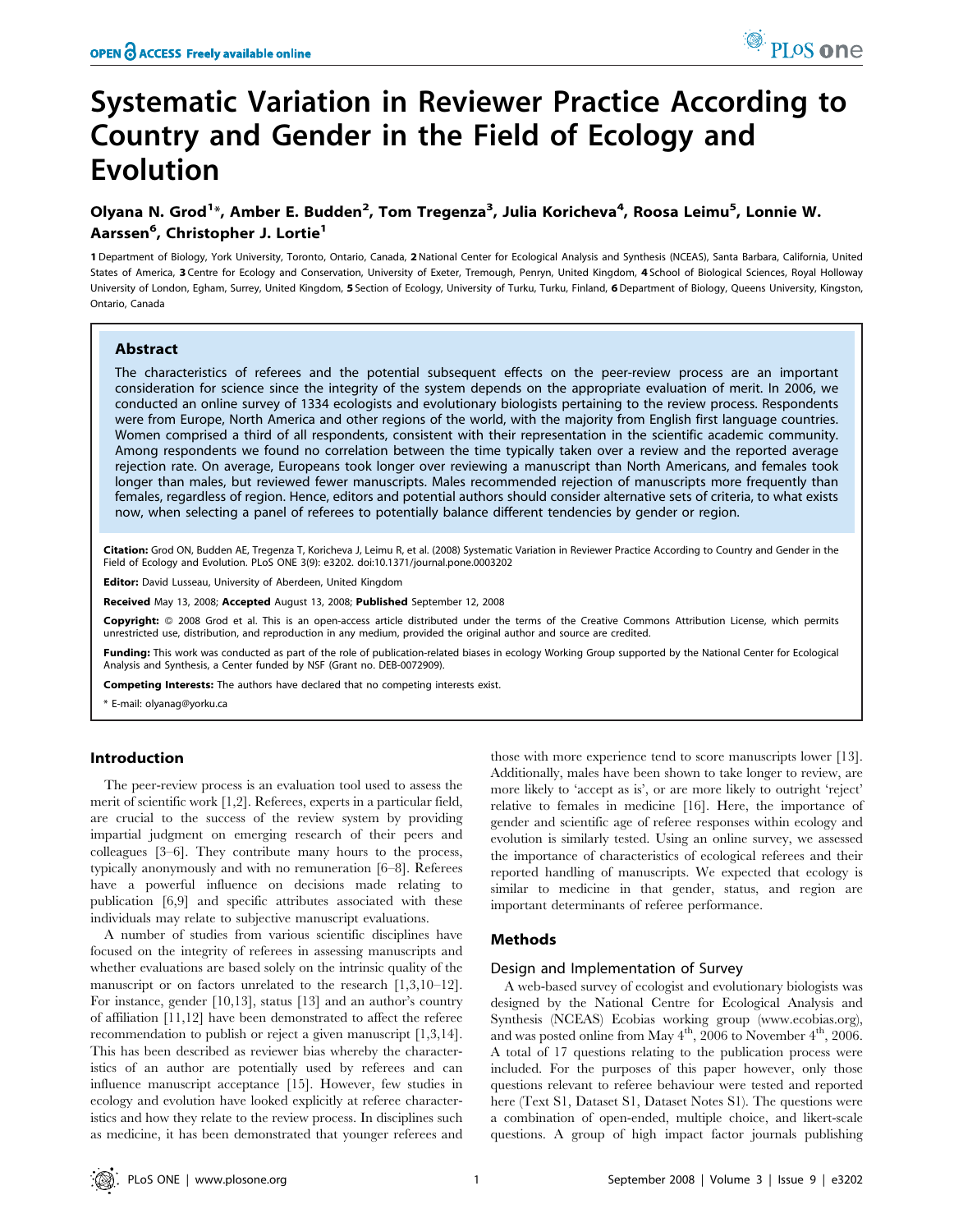ecology and evolutionary biology articles were listed. These were selected based on their 2004 impact factor. Nature, Science, PNAS and Current Biology were also included, as they are top biology journals even though not listed by ISI as ecology. We excluded those journals focusing on reviews (e.g. TREE, Annual Review of Ecology and Evolutionary Systematics) and specialty journals (e.g. Molecular Ecology, Global Change Biology). Despite only recent circulation, we included PLoS Biology which began in 2003 but was already receiving high citations. The final list comprised Nature, Science, Current Biology, PNAS, Ecological Monographs, American Naturalist, Ecology, Ecology Letters, Evolution and PLoS Biology. The survey was distributed to the Ecological Society of America (ECOLOG) and EvolDir mailing lists as well as promoted at international ecological and evolutionary conferences and posted on the working group website. These distribution lists were selected as a representative means to target ecologists and evolutionary biologists. The extent to which individual respondents subscribe to both list-serves was unknown hence the minimum (assuming there was complete overlap in subscribers to both list-serves) and maximum (where there was no subscription overlap) population sizes ranged from 6000 to 12 200. We received 1334 responses to the questionnaire, representing between 11% and 22% of the total population solicited.

As an estimate for experience, a potentially important covariate, the number of years involved in the publication process was estimated by subtracting the survey date from the reported year of first publication [17]. All countries were categorized to the following regions; North America, Europe, or 'Other'. Official language designation was determined according to the country of host institution and characterized as English first language (EFL) or non-English first language (NEFL) using the United Nations Educational, Scientific and Cultural Organization classifications [18].

#### Statistical Analyses

Chi-square analyses were used to describe the distribution of respondents according to their gender, region of affiliation, whether or not they published in or reviewed for the 'top' ecology journals, and referee language designation [19]. Generalized linear mixed models were used to test for an effect of gender and region on the number of manuscripts reviewed and reported review time. Due to the non-parametric distribution of some data, an ordinal logistic regression was used to test for effects of the above variables on individual reported rejection rates [19]. Tukey HSDs that control for multiple pair-wise tests were used for all post-hoc contrasts with the exception of the latter analysis where a post-hoc contingency table was used to test for differences between levels [19]. A logistic regression was used to test for the relationship between review time and rejection rate [20].

Years since first publication was treated as a covariate in all statistical analyses involving gender. All analyses were conducted with JMP<sup>®</sup>, Version 5.1 [21].

## Results

#### Description of Respondent Population

There were significantly more male respondents ( $\chi^2$ <sub>1</sub> = 156.18,  $p<0.001$ ) with males representing 67.5% (n = 843) of respondents and females  $32.5\%$  (n = 406). North Americans comprised the dominant proportion of the respondent population with 60.5%  $(n = 752)$ . Europeans comprised 32.3%  $(n = 401)$  and individuals from all 'Other' countries comprised 7.2% (n = 90); ( $\chi^2$ <sub>2</sub> = 596.00, p,0.001; Figure 1). There was also significantly greater representation of EFL designated countries  $(\chi^2)^2 = 223.48$ ,  $p<0.001$ ). However, there was no difference between genders



Figure 1. Respondent relationship between publishing and reviewing. Respondent publication and referee activity for the listed 'top' ten ecology journals (see text S1 for details). doi:10.1371/journal.pone.0003202.g001

according to regions  $(\chi^2{}_2 = 2.69, p = 0.261)$  or EFL designated countries  $(\chi^2_1 = 1.34, p = 0.247)$ .

Males published over significantly longer time periods than females (Mean $_{\text{males}}$  = 10.96 $\pm$ 0.42 SE, Mean $_{\text{females}}$  = 7.87 $\pm$ 0.53 SE years since first publication;  $F_{1,5} = 30.52$ , p $< 0.001$ ). Overall, there was a significant difference in years since first publication among regions ( $F_{2,5}$  = 6.11 p = 0.002). North Americans had spent more years publishing than Europeans  $(10.62 \pm 0.31$  and  $8.66 \pm 0.43$ years respectively;  $F_{1,1190} = 11.77$ , p $< 0.001$ ). Respondents from Other regions did not differ significantly from North Americans  $(10.48\pm0.86 \text{ years}; F_{1,1190} = 0.002, p = 0.964)$  nor from Europeans  $(F_{1,1190} = 3.43, p = 0.064)$ . Since male ecologists had been actively publishing for longer, years since first publication was included as a covariate in subsequent analyses including gender.

The number of individuals that reviewed for the ten listed journals and those that did not was similar  $(\chi^2_{1} = 2.88, p = 0.090)$ . However, fewer females  $(\chi^2)^1 = 25.65$ , p<0.001), and fewer respondents from NEFL designated countries  $(\chi^2) = 23.46$ ,  $p<0.001$ ) reported reviewing for the listed journals. The referees for the listed journals spent significantly more years publishing than individuals who had not reviewed for these journals  $(12.97\pm0.29 \text{ vs } 6.91\pm0.29 \text{ years ago}; F_{1,1278}= 216.85 \text{ p} < 0.001)$ and spent significantly less time reviewing manuscripts on average  $(6.86\pm0.31 \text{ vs } 7.98\pm0.33 \text{ hours}; \text{ F}_{1,1165}=6.05 \text{ p} = 0.014).$  The responses showed that if a respondent refereed for one of the listed journals they were more likely to have also published within such journals  $(\chi^2_1 = 409.63, \, \text{p} < 0.001; \, \text{Figure 1}).$ 

#### Handling of Manuscripts by Referees

Males reviewed significantly more manuscripts than women overall  $(9.13\pm0.50$  vs  $5.56\pm0.68$  manuscripts per year;  $F_{1,6}$  = 11.06, p $<$ 0.001; Table 1). There was no difference between regions, however, there was a significant interaction between region and gender: European males reviewed significantly more manuscripts than European or North American females  $(F_{2,6} = 4.06, p = 0.018;$  Table 1; Figure 2a). There was no difference in review load of North American males and females  $(t_{1,1074} = 1.96 \text{ p} = 0.192)$ , or between referees from Other countries  $(p = 0.206)$ . Although there appeared to be a difference between females from Other countries and females of North America and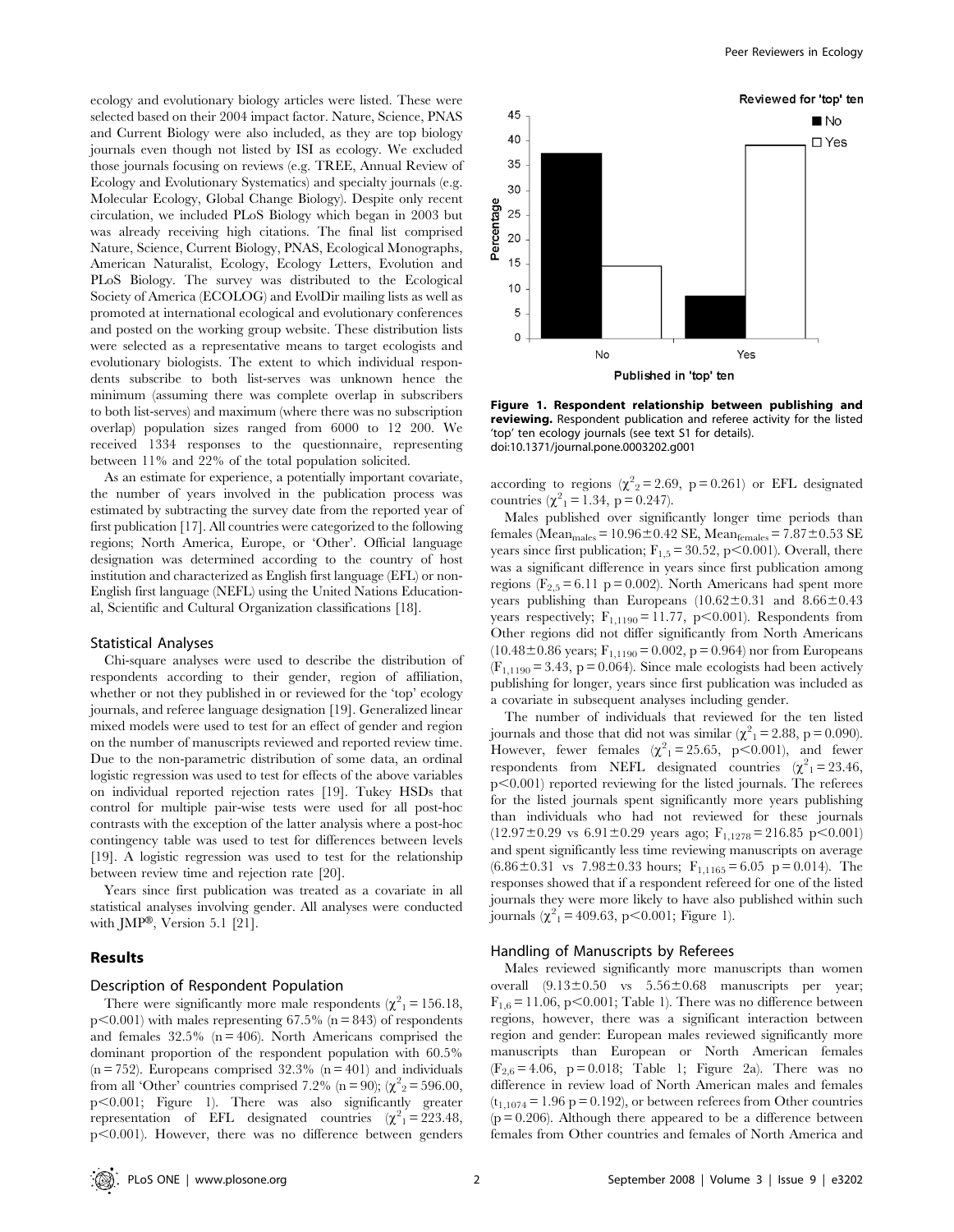

Figure 2. Relationships between referee gender and manuscript handling. Panel 2a shows the number of manuscripts reviewed per year, and 2b displays the time it takes to review a manuscript in hours. Data are presented as mean  $\pm$ SE. Gender and regions not connected by the same letter are significantly different (Tukey HSD,  $p$ <0.05). Panel 2c highlights the rejection frequency among females and males. doi:10.1371/journal.pone.0003202.g002

Europe, this was not significant after controlling for multiple comparisons. As expected, respondents who published over a longer period of time reviewed significantly more manuscripts  $(F_{1,6} = 137.36, p < 0.001;$  Table 1).

There was significant variation in the time spent reviewing according to region ( $F_{2,6}$  = 3.07, p = 0.047; Table 1) and Europeans took longer to review than North Americans  $(7.96 \pm 0.45$  vs  $7.00\pm0.32$  hours). Again, there was a significant interaction between gender and region ( $F_{2,6}$  = 3.30, p = 0.037; Table 1) and European females spent more time reviewing than male or female North Americans  $(t_{1,1078} = 1.96 \text{ p} = 0.001$ ; Figure 2b). After

controlling for multiple comparisons no significant difference appeared between European males and females. Similar to review load, males and females from Other countries ( $p = 0.665$ ) and North American males and females  $(p = 0.840)$  did not differ in the time they invested in reviewing manuscripts. Respondents who had spent more years publishing spent significantly less time reviewing manuscripts ( $F_{1,6} = 8.23$  p = 0.004).

Self-reported rates of rejection were higher for males than for females although only marginally significantly so  $(\chi^2 = 3.73,$  $p = 0.053$ ; Table 1). Post-hoc comparison of gender according to rejection rate showed that females 'accepted' (a self-reported rejection rate of  $\langle 25\% \rangle$  significantly more manuscripts than males  $(\chi^2$ <sub>3</sub> = 9.97, p = 0.019; Figure 2c). There was no effect of average time spent reviewing on the typical recommended decision regarding a manuscript  $(\chi^2_{1} = 2.11, p = 0.147)$ .

## **Discussion**

Referees are integral to the peer-review process and are arguably a critical element that facilitates effective progress within a discipline. Therefore, a diverse and representative referee population with unique experiences and different scientific strengths promotes accurate and fair feedback on emerging scientific topics [3]. However, these potential strengths can also be a weakness if representation is uneven by gender or region, or if evaluation of a manuscript is based on factors that do not relate to the potential scientific merit of the work [2,22]. Despite individual differences, more broad attributes of referees such as gender and region can act as determinants of a referee's handling of manuscripts, particularly in terms of the number of manuscripts being reviewed, review time and rejection rate. Editors need to consider the impact that referees individual traits can have on their evaluation of a manuscript and subsequent recommendation for publication.

The respondent population, a third of which was female, was representative of the general scientific community as documented by the National Science Foundation (NSF) and UNESCO, which independently reported that females comprised 30% of all academic science and engineering doctoral positions in the United States of America [23], and constituted 32% of scientific researchers in Europe [24]. Historically, men have been participating in science longer than women [25], and thus on average have more publishing experience. Our data showed that females had a lower average number of years since their first publication relative to males and we used this variable as a surrogate for activity within the publishing and refereeing process. In doing so, we presume that individuals have been actively participating in the peer-review process since the time of their first publication but we recognize that this may not always be the case, particularly for females who may take time off for childbearing. However, while the number of manuscripts reviewed and the time spent reviewing differed according to the time since first publication, there was no effect on the reported decision of a referee regarding manuscript rejection.

In addition to the appropriate representation of genders within our respondent population, there was diversity among regions, with respondents from countries outside of North America comprising over a third of the respondents, an unexpected response given that the survey was distributed through North American based list-serves. The sampling population was potentially bias as individuals who consult list-serves can have different characteristics than the bulk of the research community. We were unable to test for response bias as non-respondents could not be tracked due to the use of list-serves for survey distribution [17,26].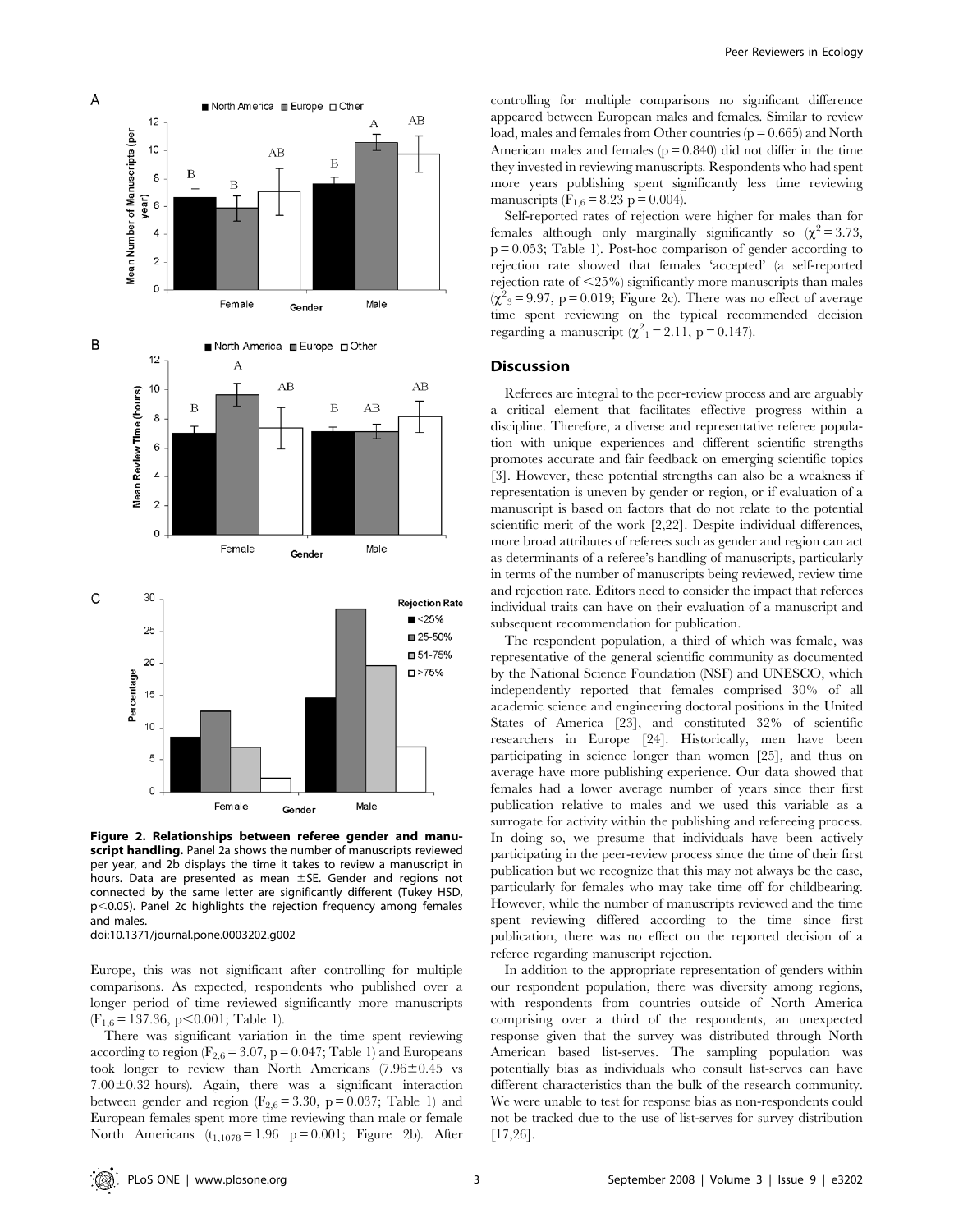Table 1. Relationship between manuscript handling and respondent demographics.

| F        | p         | Df <sub>(effect, model)</sub> |
|----------|-----------|-------------------------------|
|          |           |                               |
| 11.06    | $<$ 0.001 | 1, 6                          |
| 1.65     | 0.193     | 2, 6                          |
| 4.06     | 0.018     | 2, 6                          |
| 137.36   | $<$ 0.001 | 1, 6                          |
|          |           |                               |
| 0.58     | 0.446     | 1, 6                          |
| 3.07     | 0.047     | 2, 6                          |
| 3.29     | 0.037     | 2, 6                          |
| 8.23     | 0.004     | 1, 6                          |
| $\chi^2$ | p         | Df <sub>(effect, model)</sub> |
|          |           |                               |
| 3.74     | 0.053     | 1, 6                          |
| 2.02     | 0.365     | 2, 6                          |
| 1.85     | 0.398     | 2, 6                          |
| 1.51     | 0.220     | 1, 6                          |
|          |           |                               |

General linear mixed models were used to test responses for respondent gender, region and the interaction of gender and region on the number of manuscripts reviewed and the time spent reviewing. An ordinal logistic regression was used to examine variation in reported rejection rates. In all cases, years since 1<sup>st</sup> publication was included as a covariate (see text for details).

doi:10.1371/journal.pone.0003202.t001

Males reviewed significantly more papers than females. There are two possible explanations for this finding. First, it is possible that males are more likely to be asked to review by editors than females, either because there are more males in research or males are more preferred. Whether this is the case is uncertain and should be explored as females may represent a currently underutilized cohort within the ecological community. Second, males may be more likely to agree to review a manuscript if asked. However, it is probable that rates of both solicitation and acceptance affect the results obtained.

A gender region interaction for the number of manuscripts that are reviewed appears to be driven by a difference between European and males and females that is not present in other regions. Although it may appear that European males are more efficient referees, reviewing more papers than their female counterparts, the review times show that there was no difference in the amount of time European males and females spend reviewing manuscripts. The only significant difference in review time was for European females who take substantially longer than North American males and females. This was contrary to previous findings in medicine that male referees spend more time reviewing [16]. This difference might be explained by the size of each discipline. In medicine there may be a greater pool of available referees for manuscript review resulting in fewer requests per individual. Hence it is possible that medical referees are able to allocate more time per review than ecology and evolution referees who review more papers. Spending more or less time reviewing may reflect the degree of thoroughness but might also indicate referee efficiency. In this study, time spent reviewing did not correlate with typical rejection rate which also suggests that efficiency or degree of thoroughness for both positive and negative suggested outcomes is important.

There was no difference in the number of manuscripts reviewed or review time between North American males and females. The absence of a gender gap is promising; a sign that referees in North America are participating in the peer-review process to an equal extent. The survey also showed that gender, but not region of the referee, affected the recommendation to accept. This was consistent with previous work in which males assess manuscripts more strictly [13]. Thus having referees of all the same gender reviewing a manuscript can inappropriately increase or decrease the likelihood of a recommendation for publication.

The findings also have direct implications for referees who are in academia. Promotion in academia is often tied to the number of manuscripts a scholar has reviewed and the quality of the journals requesting reviews. Females, particularly European, are at a disadvantage in their probability for promotion, reviewing fewer manuscripts and fewer reviewing for 'top' ecology journals than males. Whether the composition of the editorial board affects the number of manuscripts reviewed by females and academics from NEFL countries needs to be considered.

Here, we demonstrate that referee gender and region can have implications for the way in which manuscripts are reviewed. The findings demonstrate that males and referees with greater publishing years review and reject more manuscripts than females and referees who started publishing more recently, and that Europeans spend the greatest amount of time reviewing. We propose that gender and geographical affiliation be considered by editors when recommending referees for the evaluation of manuscripts. Although the main criteria for choosing referees should be the extent of their expertise in a particular study area, where appropriate, these traits should be balanced. We recognize that ensuring such a balance becomes restrictive, however, editors should be cognizant of referee tendencies according to gender and region when evaluating their recommendations, and making a final decision for manuscript publication. In addition, the peerreview system would benefit from developing criteria for selecting referees and establishing more detailed standards for manuscript review [27]. Introduction of these measures will ensure that we control for the net effects of different referees on a given manuscript and generate more equitable reviews.